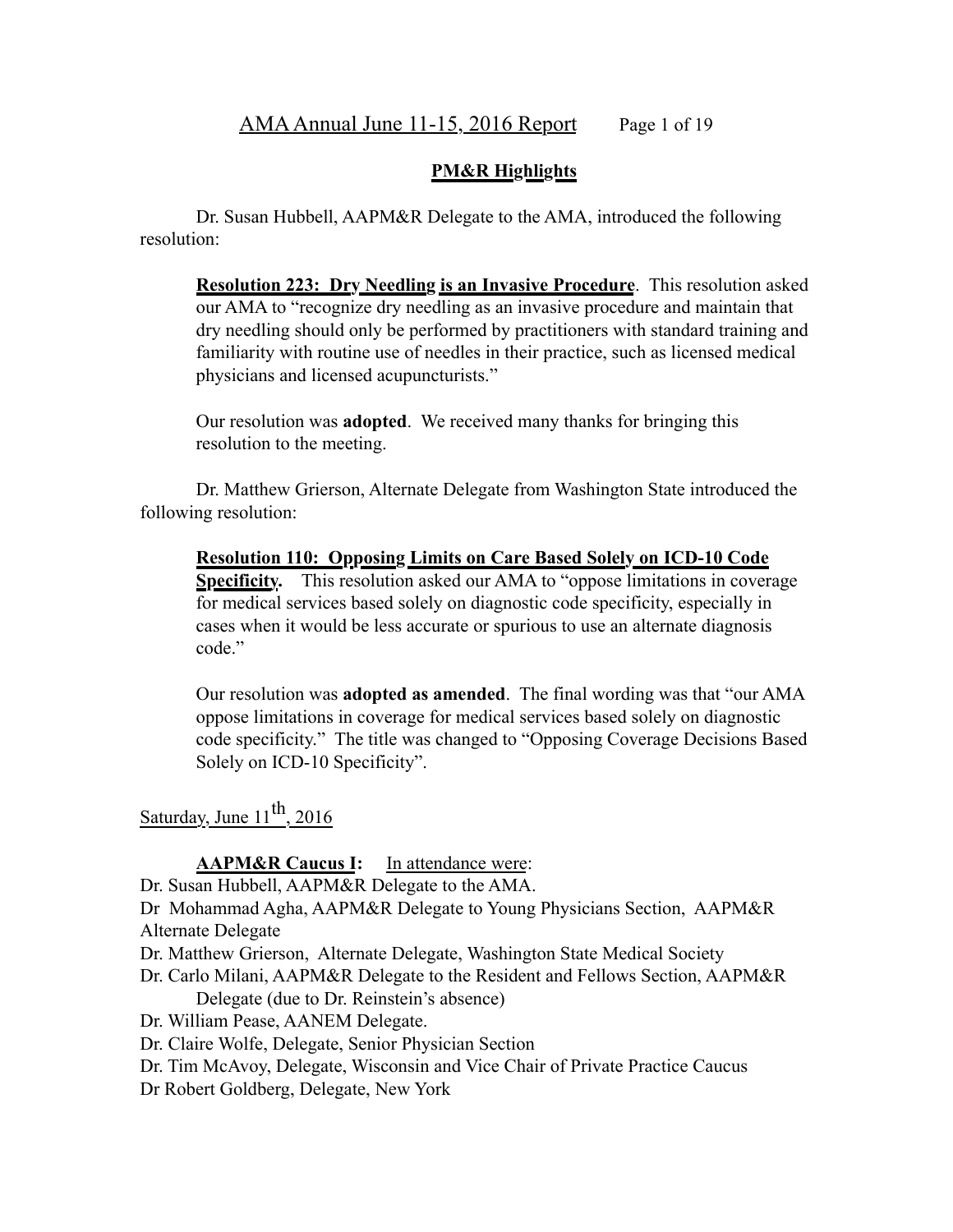Dr. Malcolm Reed, President of Medical Society of the State of New York Ms. Britania Galvin, Health Policy Assistant, AAPM&R. Ms. Millie Suk, Health Policy Director AANEM Ms Melanie Dolak AAPM&R AED for Health Policy Mr Tom Stauzenbach AAPM&R Executive Director

We reviewed the AMA Handbook and the report prepared by the AAPM&R staff. We identified those resolutions which we wanted to testify about at the upcoming Reference Committees

We assigned attendance at the Reference Committees as follows:

- x. Reference Committee On Constitution and Bylaws Dr. Agha
- a. Reference Committee A Medical Service Dr. Grierson
- b. Reference Committee B Legislation: Dr. Hubbell
- c. Reference Committee C Medical Education Dr.Goldberg
- d. Reference Committee D Public Health Dr. Milani
- e. Reference Committee E Science and Technology Dr. Pease
- f. Reference Committee F AMA Finance and Government: Ms Galvin
- g. Reference Committee G Medical Practice- Drs. Milani and McAvoy
- h. Code Modernization Dr. Agha

Dr Pease will be serving on Reference Committee E. Drs Milani and McAvoy will be serving on Reference Committee G.

We voted to endorse Dr. Robert Goldberg's candidacy for the Council on Medical Education in 2017.

## **Neurosciences Caucus**

The Neurosciences Caucus consists of those AMA Specialty Societies which are concerned with the central nervous system and include: Neurology, Neurosurgery, Pain, PM&R, and Psychiatry. Attending this meeting were: Drs. Hubbell, Milani, Agha, and Pease and Ms. Dolak, Ms. Galvin and Ms. Suk.

We reviewed specific resolutions and reports in the handbook related to Neuroscience. The Neuroscience Caucus agreed to support our Resolutions 110 and 223.

## **AMA Medical Specialty Showcase**

Dr. Milani represented AAPM&R for the medical student program to promote our specialty and answer questions about PM&R.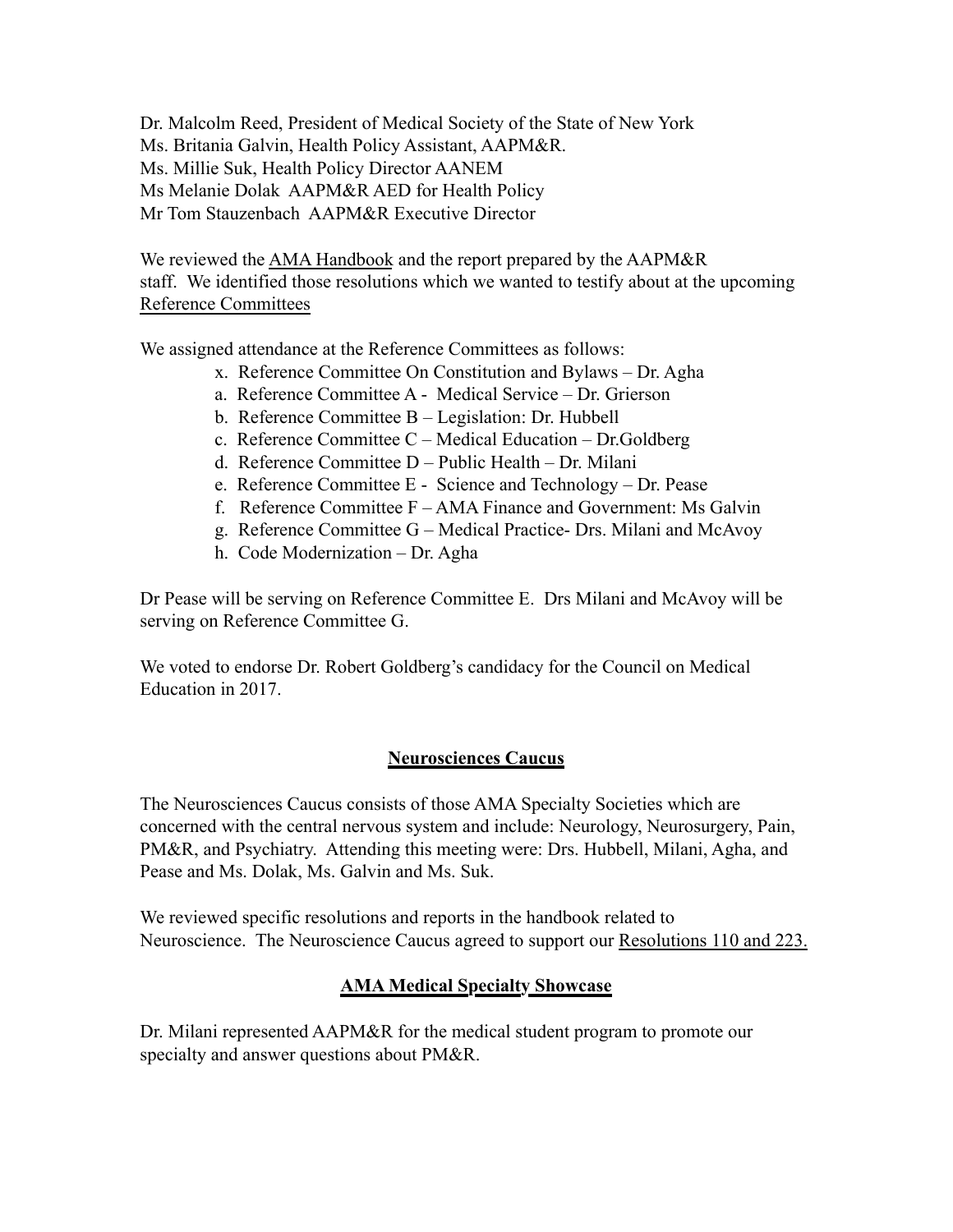#### **Specialty and Service Societies (SSS) Meeting**

Dr. Hubbell and Dr Agha represented AAPM&R at the SSS and attended this meeting.

1. The Specialty and Service Societies "provides a forum for the national medical specialty societies and their service (military) branches to foster effective communications and full participation in all activities of the AMA." Currently, there are 130 Specialty Societies and 5 Federal and Military members of the SSS seated in the AMA House of Delegates.

2. We reviewed the Report of the Rules Committee. 19 societies underwent the Five-Year Review. 13 were found to be in compliance and eligible to retain their representation in the AMA House of Delegates. 4 societies failed to meet requirements and will be given a one year probationary period. 2 societies failed to meet requirements after one year of probation and it will be recommended that they not retain their seats in the House of Delegates.

3. Having met the requirements for representation in the House of Delegates, the American College of Medical Toxicology and the American Association of Endocrine Surgeons were granted representation in SSS.

4. We reviewed the reports and resolutions in the Meeting Handbook. The SSS agreed to support our Resolutions 110 and 223.

5. There were presentations on MACRA and Board Report 15 regarding Specialty Society representation.

### **Opening Session of the AMA House of Delegates**

Dr. Steve Stack, President of the AMA, gave his Presidential Address. He reviewed some of our AMA actions of the past year including working to change federal policies regarding EHR, working on improvements in MACRA, and establishing a task force to reduce opioid abuse. He stated we need to recognize our challenges but not be consumed by them. He feels that perseverance is key.

Dr. James L. Madara, Executive Vice-President/CEO of the AMA , He discussed "digital snake oil" which includes EHR products which do not work or work poorly, digital products directly marketed to consumers which are not safe or appropriate, and other digital products who work as well as "snake oil" did to cure patients. He stated that a new AMA study shows that physicians spend 50 % of their time at a keyboard, rather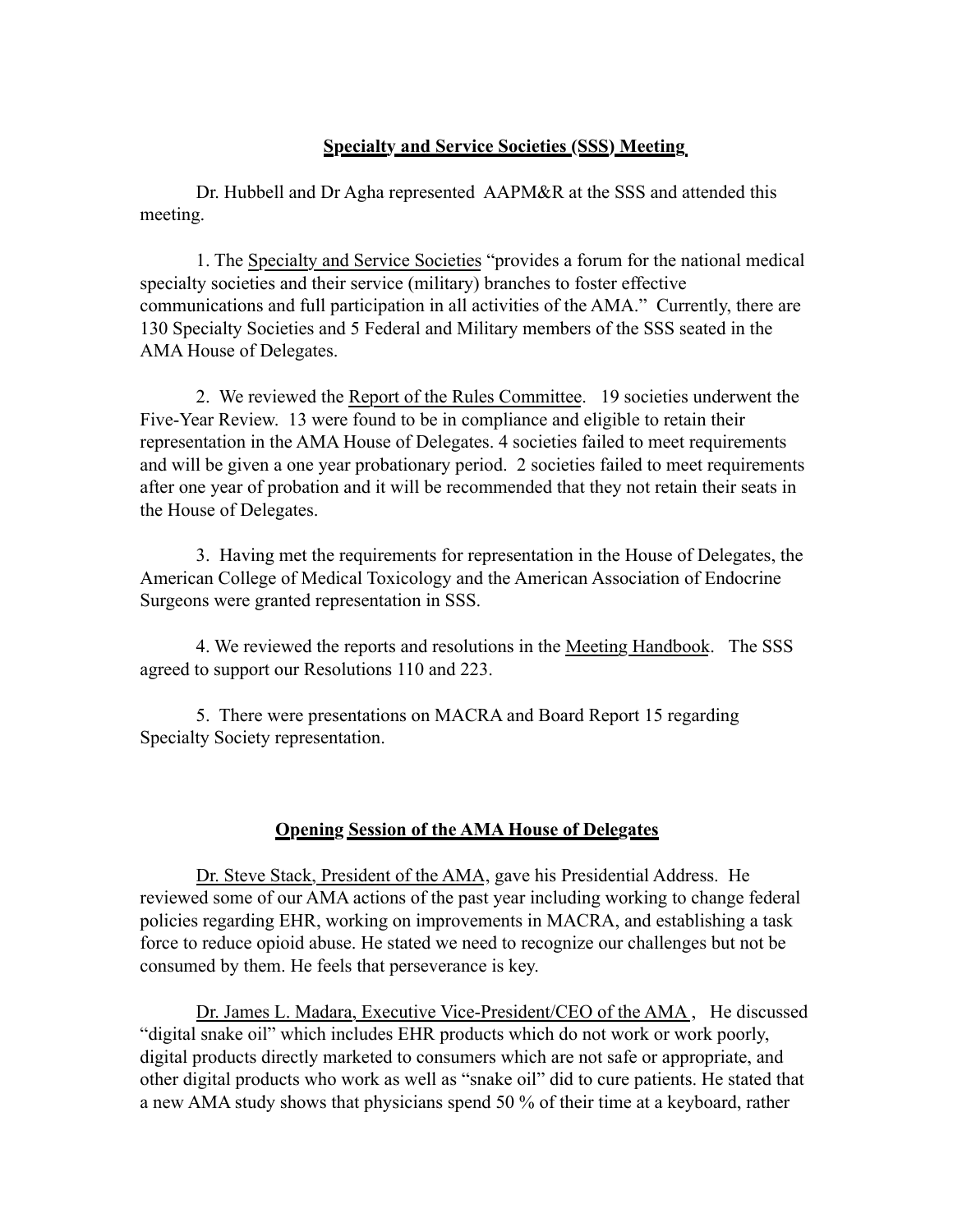than face to face with patients, plus at least 2 hours in the evening. He said that "American physicians are the most expensive data entry workers on the planet." AMA is working with federal regulators and vendors to develop better digital tools. There are digital tools called Step Forward to help physicians improve their practice. The AMA Innovation Challenge had over 23,000 submissions.

There was a debate between the two candidates for President Elect and there were speeches by the candidates for the Board of Trustees.

# Sunday, November  $15^{th}$ , 2015

#### **Specialty and Service Societies Section Council Chairs Meeting.** Dr. Hubbell attended the meeting.

The group discussed BOT Report 15 regarding Delegates for Specialty Societies and an alternative proposal from the SSS leadership. They also discussed changes to the format of the SSS meetings.

#### **Opening Session of the House of Delegates**

This half hour session consists of formalities officially opening the AMA meeting.

#### **Reference Committee Meetings**

The Reference Committees met. AAPM&R members attended the various Reference Committee Hearings, offering testimony on those issues which we had identified as important to PM&R.

# Monday, June  $13<sup>th</sup>$ , 2016

**Scope of Practice Partnership (SOPP) Summit**. Dr. Hubbell represented AAPM&R. Ms. Britania Galvin also attended this meeting. The attorney from the Advocacy Resource Center reported on activities during the past year including scope of practice issues, truth in advertising, and model legislation for the physician led team. The Health Workforce Mapper has been updated to include all specialties and CDC data. Reports were given from three societies who received SOPP grants. The proposed VA rule to allow independent practice of APRN's was discussed. Members were asked to contact Congress to express opposition to this rule.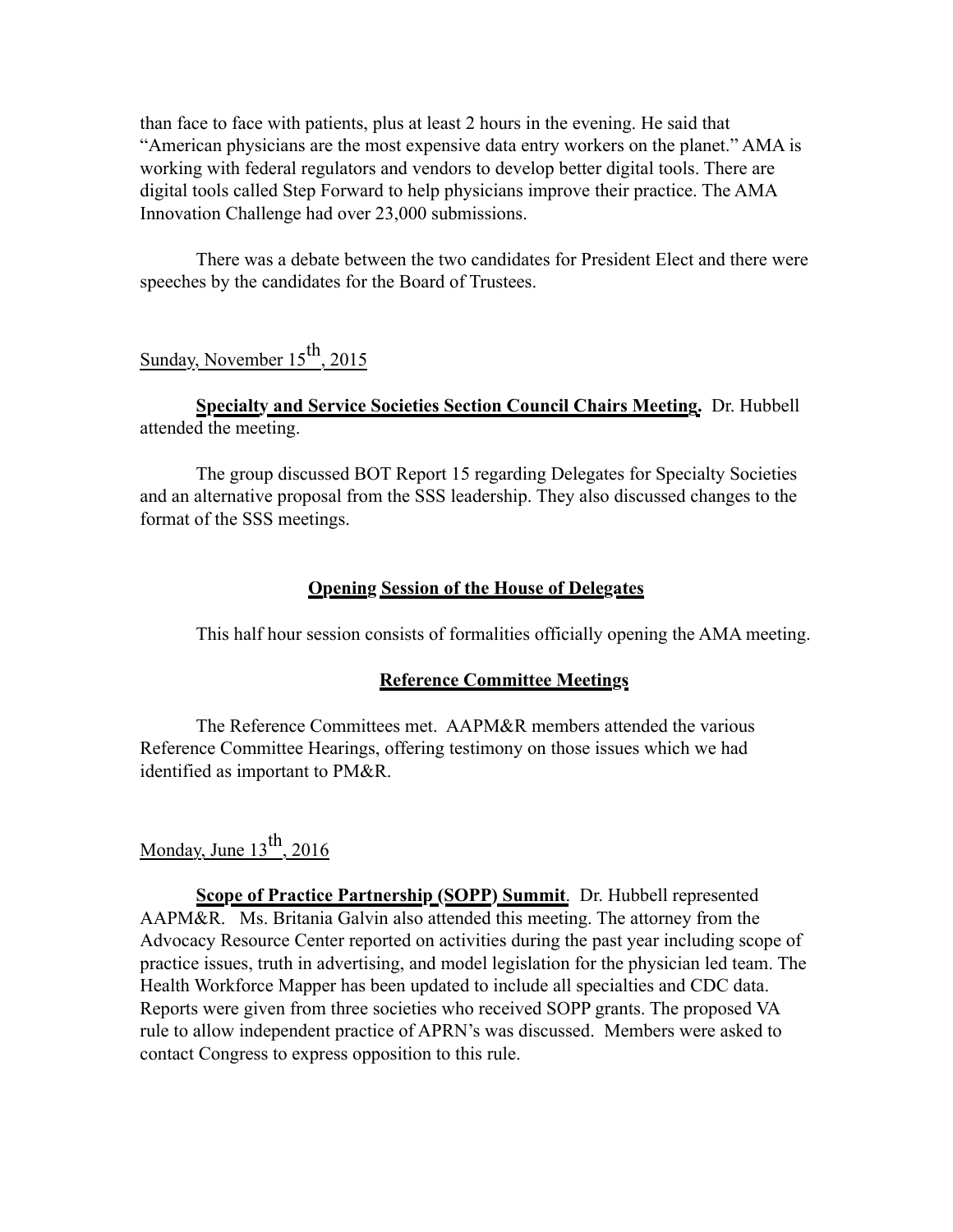**Specialty and Service Societies Meeting.** Dr.Milani and Dr Agha attended the meeting. A Candidate Forum was held with participation by the candidates for President Elect, Board of Trustees, the Council on Medical Service, and the Council on Science and Public Health.

#### **AAPM&R Caucus II**

In attendance were:

.

Dr. Susan L. Hubbell, AAPM&R Delegate.

 Dr. Mohammad Agha, AAPM&R Delegate to the Young Physicians Section & AAPM&R Alternate Delegate

Dr. Matthew Grierson, Alternate Delegate.Washington State Medical Society

- Dr. Carlo Milani, AAPM&R Delegate to Resident and Fellows Physician Section AAPM&R Delegate (for Dr Reinstein)
- Dr. Claire Wolfe, Delegate, Senior Physician Section

Dr. William Pease, AANEM Delegate.

Dr. Enrica Arnaudo, AANEM Alternate Delegate

 Dr. Robert Goldberg, Delegate, New York; Past-Chair, New York Medical Society

Dr. Donna Bloodworth, American Academy of Pain Medicine Alt. Delegate.

Dr. Tim McAvoy, Delegate, Wisconsin

Dr. John Vasuderan Alternate Delegate Pennsylvania Medical Society

 Ms. Jennifer Olsen 3rd year medical student Virginia Tech MSS Region VI Delegate

Ms. Millie Suk, Director, Health Policy, AANEM.

Ms. Britania Galvin, Health Policy Assistant, AAPM&R.

Ms Melanie Dolak, AED for Health Policy, AAPM&R

Michael Suk M.D. American Academy of Orthopedic Surgeons presented an idea to develop a Musculoskeletal Caucus including at least orthopedics, physical medicine, rheumatology and sports medicine. This would be similar to the Neuroscience Caucus. We agreed to continue discussion of this idea.

Late resolution 1011 Gun Violence as a Public Health Crisis was discussed. We voted to become one of over 50 cosponsors of the resolution.

We reviewed the reports of the AAPM&R representatives who attended the Reference Committee Hearings. We decided our position on various issues which will come before the AMA House of Delegates the next three days.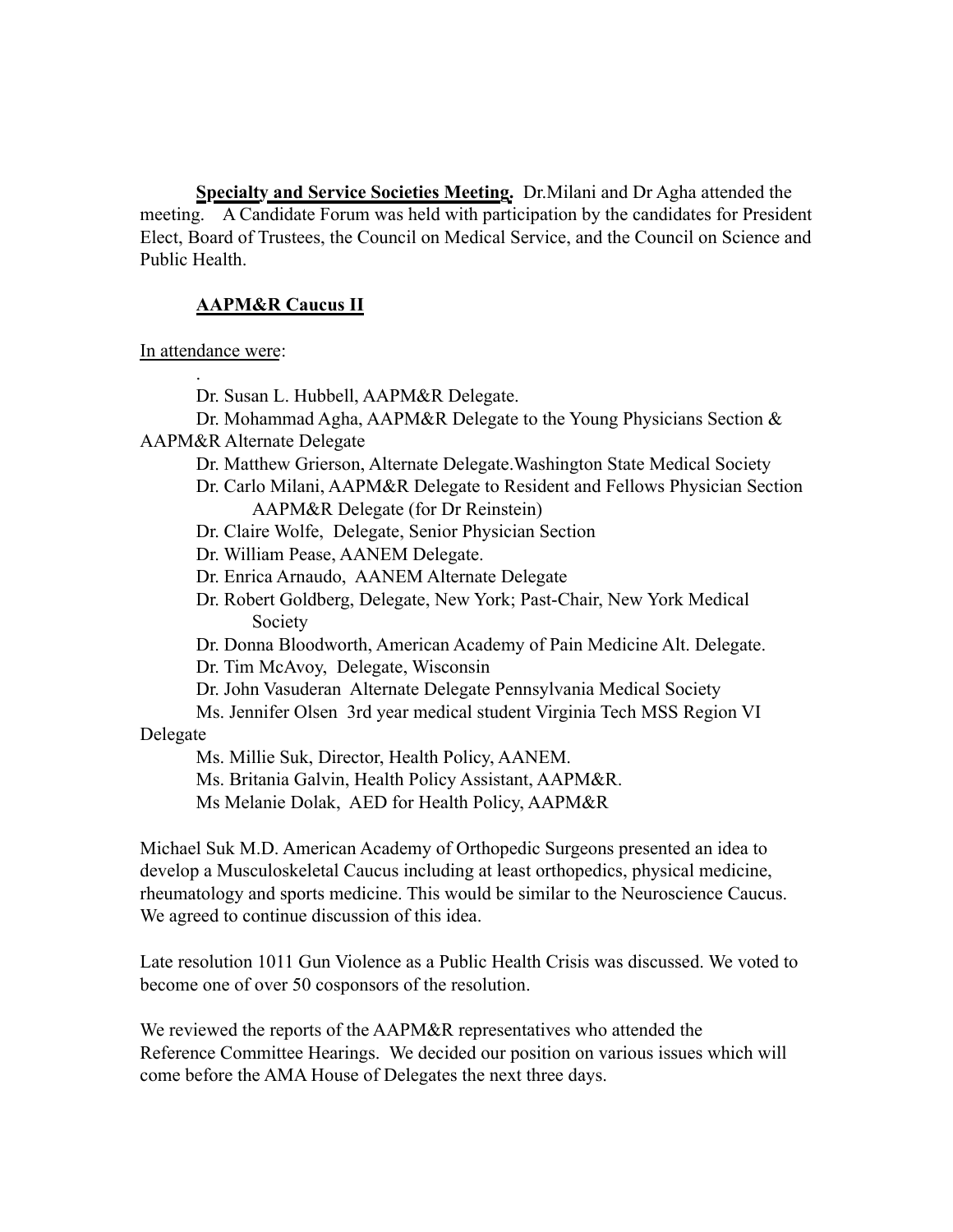## **AMA HOUSE OF DELEGATES MEETING**

Monday, June  $13^{th}$  thru Wednesday, June  $15^{th}$ , 2016

On Monday, Andy Slavitt, CMS Interim Director ,spoke to the House of Delegates. He said that he wants to reduce the time that doctors spend on paperwork and make healthcare technology a tool, not an industry. He said that the goal of MACRA is to "return the focus to patient care". He stated that his goals include 1. A patient centered approach to everything 2. Allow practices the flexibility on how they use the program 3. Focus on the unique needs of small, rural and underserved areas and 4. Simplify whenever possible. He stated that if there are measures that do not apply to a specialty, that the physicians in that specialty will not be penalized for not meeting them. He stated that CMS will work with specialty societies to identify the measures.

 The meeting Handbook contained 901 pages of Reports and Resolutions. Therefore, we will only present a review of those resolutions and reports which are of particular interest to PM&R (*italics*) or are of major interest nationally.

### **Committee on Code Modernization**

 1. Council on Ethical and Judicial Affairs Report 2 – Modernized Code of Medical Ethics. This CEJA Report was amended by CEJA The following language will follow each Opinion: "This Opinion is offered as ethics guidance for physicians and is not intended to establish standards of clinical practice or rules of law." The Modernized Code was **adopted as amended**.

### **Committee on Amendments to Constitution and Bylaws**

1*. Board of Trustees Report 15*. This 11 page report recommended that "the current specialty society delegation allocation system (ballot and formula) be discontinued and that specialty society delegation allocation in the House of Delegates be determined based on membership numbers allowing one delegate per 1,000 AMA members or fraction thereof, reduced by a factor of 25% to reflect multiple memberships, starting with the 2017 delegate appointment . . " Under the new system we would still have **two** delegates. It was **referred**.

2. Committee on Constitution and Bylaws Report 2 – Options for Informational Reports Submitted to the House of Delegates. This report recommended that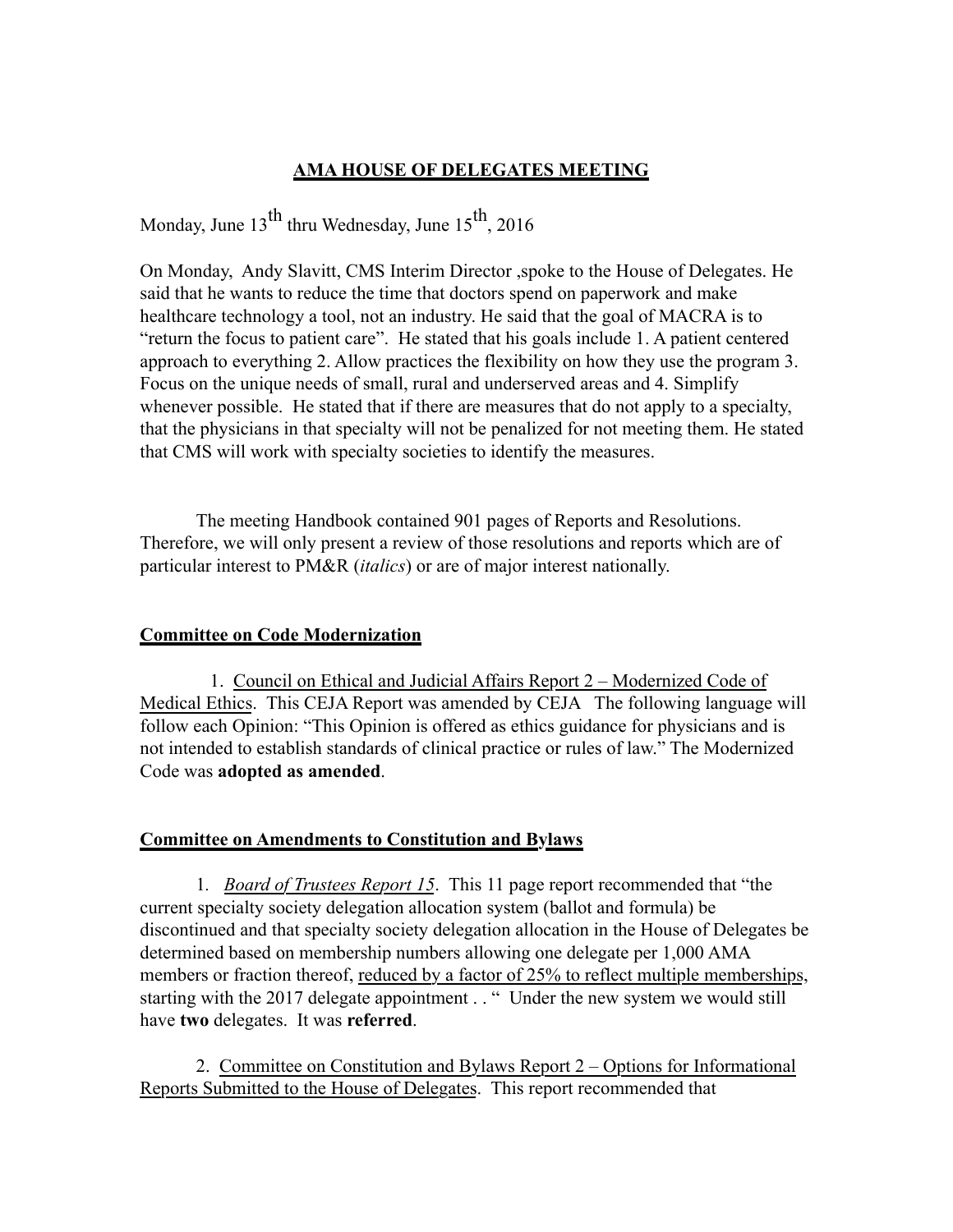"informational reports be included in the AMA House of Delegates Online Member Forum. The House of Delegates will have the following options to dispose of an informational report: file, refer, and not accepts . . ." It was **adopted as amended**.

3. *Council on Ethical and Judicial Affairs Report 1 – Ethical Practices in Telemedicine*. This report emphasized that "All physicians who participate in telehealth/ telemedicine have an ethical responsibility to uphold fundamental fiduciary obligations and to protect patient privacy and confidentiality . . ." It was adopted.

4. *Resolution 001 – Support for Persons with Intellectual Disabilities Transitioning Into Adulthood*. This resolution asked our AMA to "encourage appropriate government agencies, non-profit organizations, and specialty societies to develop and implement policy guidelines to provide adequate psychosocial resources for persons with intellectual disabilities, with the goal of independent function when possible." It was **adopted** with a change in title to "Support for Persons with Intellectual Disabilities".

5. Resolution 011 – CEJA and House of Delegates Collaboration. This resolution asked our AMA to "evaluate how the collaborative process between the House of Delegates and the Council of Ethical and Judicial Affairs can best be improved". It was **adopted as amended**.

6. Resolution 012 – Opposition to Physician Assisted Suicide and Euthanasia. This resolution asked our AMA to "not change its policies on opposition to physicianassisted suicide and euthanasia . . ." It was **not adopted**.

## **Reference Committee A – Council on Medical Service**

1. Council on Medical Service Sunset Review of 2006 AMA House Policies.

D-275.970 – Needle Electromyography – Recommended to retain.

2. *Council on Medical Service Report 3 – Paid Sick Leave.* This report asked our AMA to . . ." support voluntary employer policies that allow employees to accrue paid time off and to use such time to care for themselves and their families . . ." It was **adopted as amended.**

3. *Council on Medical Service Report 9 – Physician Focused Alternate Payment Models*. This report asked our AMA to reaffirm previous AMA policy and identified "goals to be pursued as part of an APM . . . be designed by physicians or with significant input and involvement of physicians . . . provide adequate and predictable resources . . . limit physician accountability. . . avoid placing physician practices at substantial financial risk . . . minimize physician burdens on physician practices . . .promote physician-led, team-based care coordination that is collaborative and patient-centered…reduce burdens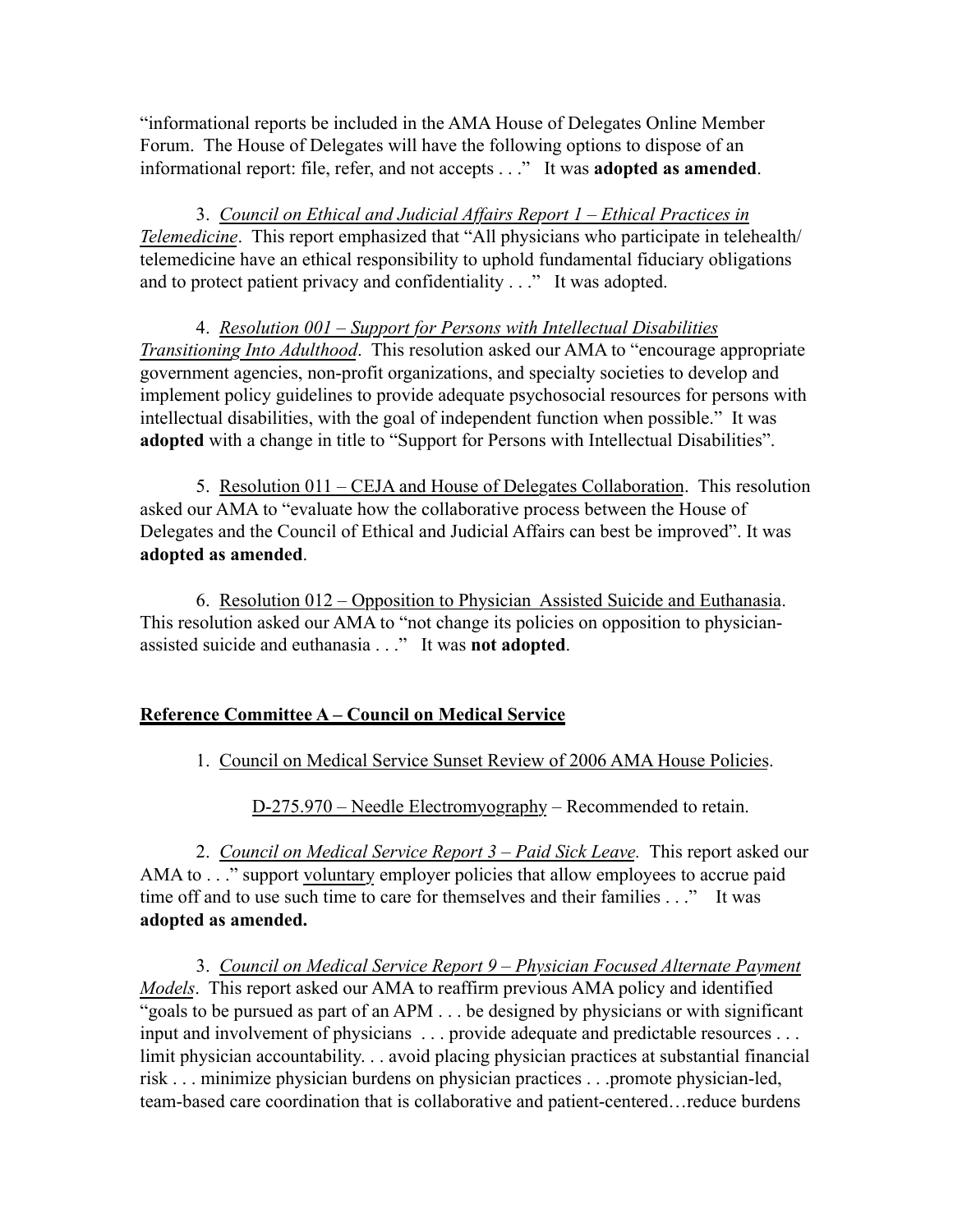of Health Information Technology useage in medical practice." It was **adopted as amended**.

4. Resolution 102 – Developing Measures for Good Access to Care. This resolution asked our AMA to "work with the appropriate specialty societies to develop access measurements . . ." It was **adopted as amended**.

5. *Resolution 111 – Single Payer Health Care Study.* This resolution asked our AMA to "research and analyze the benefits and difficulties of a single-payer health care system in the United States . . ." It was **adopted as amended**.

6. *Resolution 117 – Multidisciplinary Pain Management Center Reimbursement*. This resolution asked our AMA to "consider alternative payment models . . . bundled payments . . . global fees . . ." Multiple current policies were **reaffirmed** in lieu of Resolution 117.

7. Resolution 118 - Addressing the Health and Health Care Access Issues of Incarcerated Individuals. This resolution asked our AMA to "advocate for an adequate number of primary care and mental health personnel to provide adequate health care treatment to civilly committed (designated to correctional institutions, incarcerated, or detained individuals . . ." It was **referred**.

8. *Resolution 119 – Ensuring Appropriate Risk Adjustment Prior to Implementation of Value Based Purchasing Programs*. This resolution asked our AMA to "require CMS to clearly define risk stratification indices and develop a cost to risk algorithm . . . prior to further implementation of Value Based Purchasing (VBP) programs." It was placed on the **reaffirmation** calendar.

### **Reference Committee B – Legislation**

1. Board of Trustees Report 10 – Electronic Health Records and Meaningful Use. This 11 page report was a consolidation of Resolutions 224-A-15, 227-A-15, and 228- A15. This report asked our AMA to "continue to work with CMS and other relevant stakeholders to allow for partial credit for eligible professionals in the Meaningful Use and Merit-Based Incentive Payment Programs." It was **adopted.**

2. Board of Trustees Report 11 – Principles for Hospital-Sponsored Electronic Health Records. This 8 page report asked our AMA to add "custodian" of patient data. The report recommended that "the additional recommendations to the Board of Trustees Report I-I-15 not be adopted." It was **adopted**..

3. Board of Trustees Report 12 – Reducing Gun Violence. This 10 page report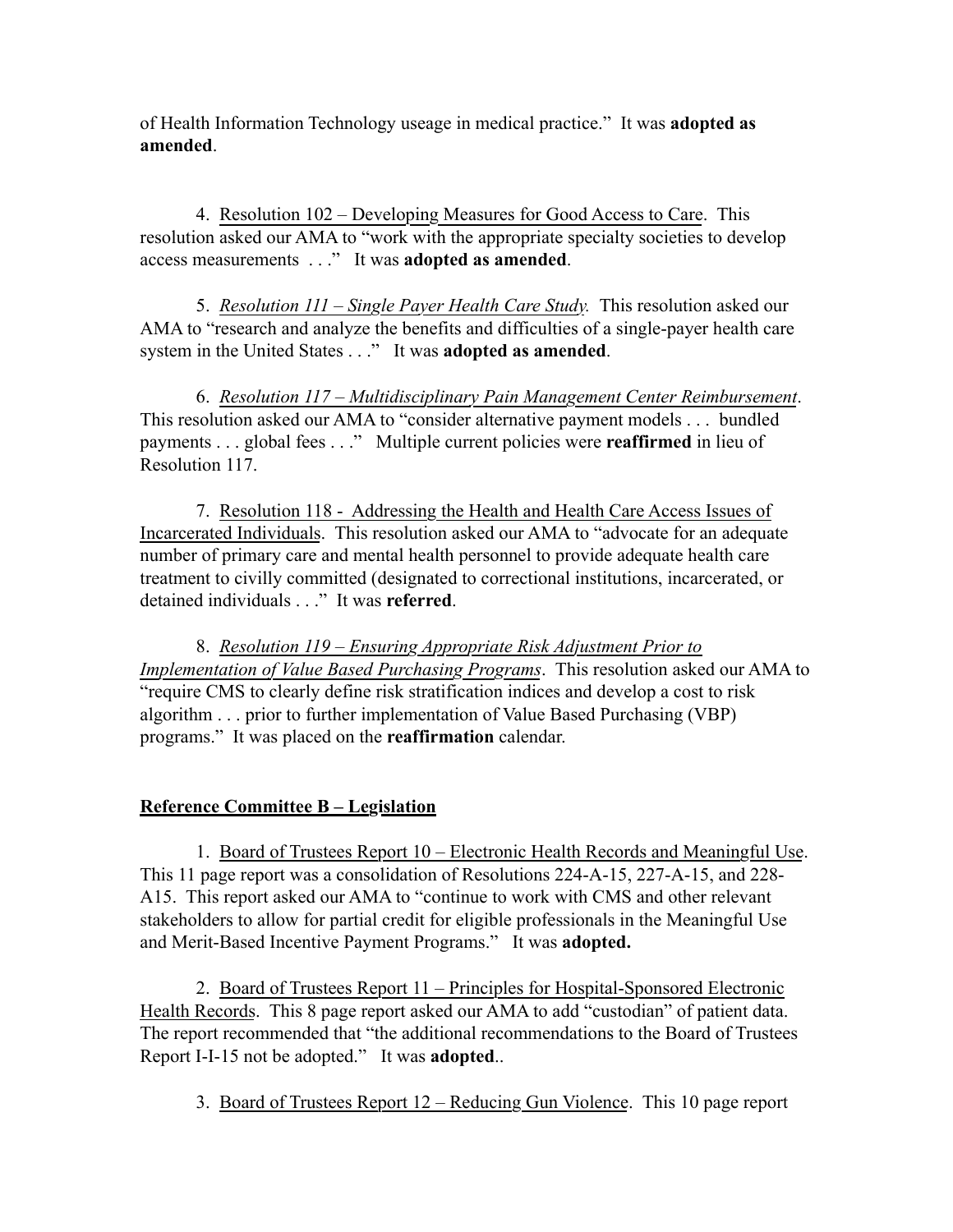asked our AMA to "modify existing AMA policy that advocates and encourages legislation that enforces a waiting period and background checks for all purchasers of handguns, and extend such policy to all firearm purchasers. . ." It was **adopted as amended.** 

4. Board of Trustees Report 13 – Restrictive Covenants in Physician Contracts. This 5 page report concluded that that "developing model state legislation broadly eliminating restrictive covenants may not be the most appropriate means of dealing with those concerns. . ." rather "that our AMA provide guidance, consultation, and model legislation concerning the application of restrictive covenants to physicians upon request of state medical associations and national medical specialty societies." It was **adopted**.

5. *Board of Trustees Report 19 –Pain as the Fifth Vital Sign.* This 5 page report did not support "pain as the fifth vital sign." Amendments were added that pain as the fifth vital sign be eliminated from professional standards and usage and the our AMA advocate for the removal of the pain management component of patient satisfa**ction surveys as it pertains to payment and quality metrics. It was** adopted as amended.

6. *Resolution 204 – USP Compounding Rules*. This resolution, with 14 sponsors, asked our AMA to "engage in efforts to convince USP to retain the special rules of procedures in the medical office . . ." "undertake to form a coalition with affected physician specialty organizations . . . jointly engage with USP, FDA and the U.S. Congress on the issue of physician office-based compounding . . ." It was **adopted as amended**.

7. *Resolution 206 – Minimize Provider Burden for Meaningful Use Audi*t. This resolution asked our AMA to ". . . advocate to reform the CMS ''eaningful Use" audit program." It was **adopted as amended**.

8. Resolution 207 – National Practitioner Data Bank. This resolution asked our AMA to "advocate to the NPDB that investigating bodies be required to notify physicians when they are under investigation." It was **adopted as amended**.

9. Resolution 208 – Attorney Ads in Drug Side Effects. This resolution asked our AMA to "seek by legislation and/or regulation a requirement that attorney commercials which may cause patients to discontinue medically necessary medications have appropriate warnings that patients should not discontinue medications without seeking the advice of their physician." It was **adopted as amended.**

10. Resolution 212 – Interstate Medical Licensure Compact. This resolution asked our AMA to "oppose the Federation of State Medical Boards Interstate Medical Licensure Compact." Of concern is that under the Compact, "those physicians who do not participate in Maintenance of Certification (MOC) will not be eligible for licensure." It was **not adopted.**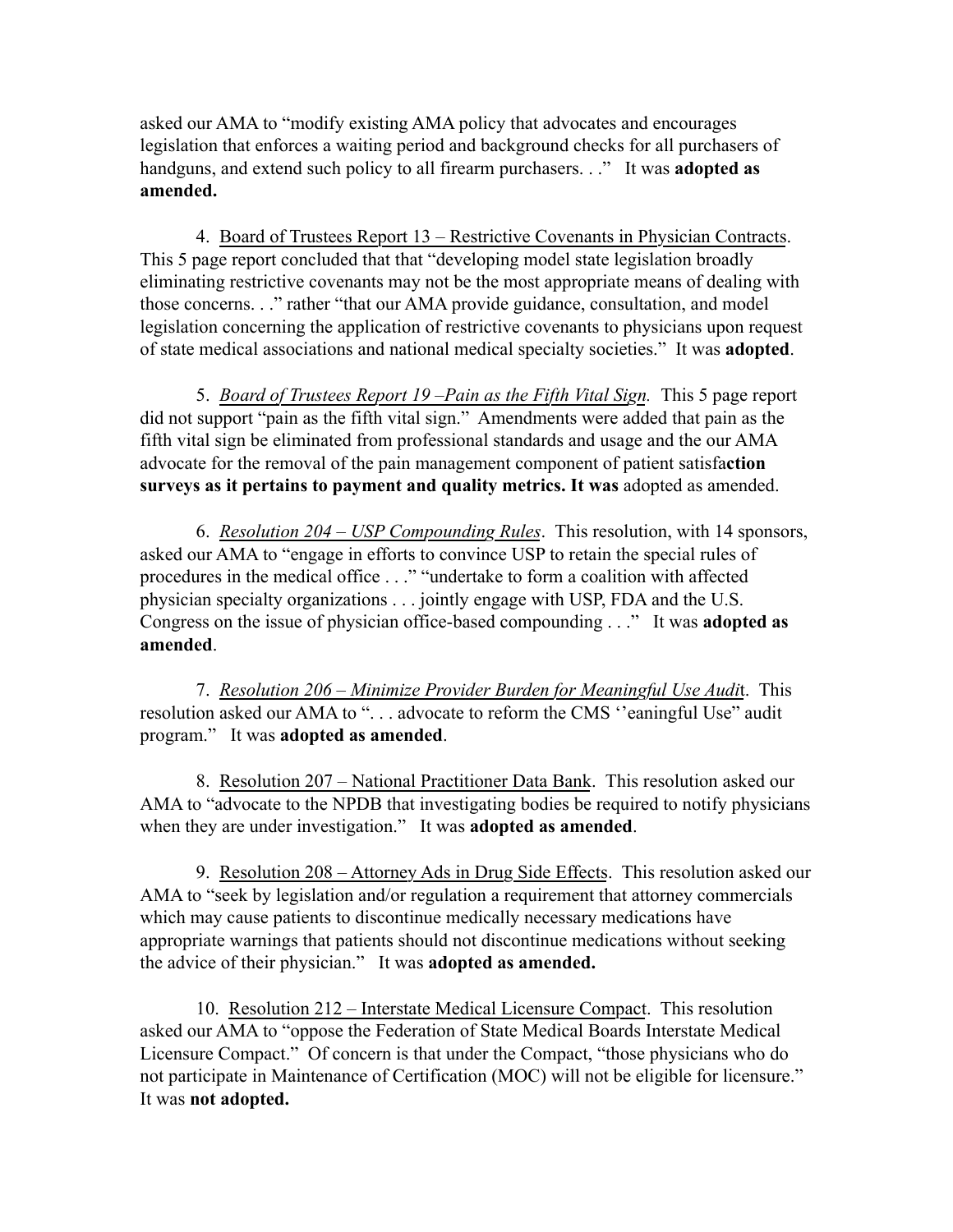11. Resolution 213 – Merit-Based Incentive Payment. This resolution asked our AMA to "seek regulation or legislation to make the certified vendor-based EHR's accountable in legal and/or financial fashion for the quality and reliability of the reports . . ." It was **adopted as amended**.

12. Resolution 215 – Tax Exemptions for Feminine Hygiene Products. This resolution asked our AMA to "support legislation to remove all sales tax on feminine hygiene products." It was **adopted**.

13. Resolution 216 – Hospital Consolidation. This resolution asked our AMA to ". . . study the effects of hospital consolidation on price, availability of services, patient satisfaction, and quality . . ." It was **referred,**

14. *Resolution 217 – Pain as the Fifth Vital Sign*. This resolution asked our AMA to "advocate that pain as the fifth vital sign be eliminated from professional standards and usage." It was included in Board of Trustee Report 19 as an amendment

15. *Resolution 219 – Dry Needling by Physical Therapists and Other Non-Physician Providers*. This resolution asked our AMA to "develop policy on the issue of dry needling practice by non-physician groups . . ." Our resolution 223 was adopted in lieu of 219.

16. Resolution 225 – Fraudulent Use of Prescriptions. This resolution asked our AMA to "promote the efforts for state run electronic Prescription Monitoring Programs to allow individual physicians to access records of their prescribing of opioids, for their entire panel of patients, including patient names and prescription information." It was **adopted**.

17. Resolution 226 – Opposition to Trans Pacific Partnership. This resolution asked our AMA to "oppose US ratification of the Trans Pacific Partnership. . ." It was **referred for decision.**

18. *Resolution 227 – Physician-Patient SMS (Short Message Service) Text Messaging and Non-HIPAA Compliant Electronic Messaging*. This resolution asked our AMA to "study the medicolegal implications of SMS text messaging and other non-HIPAA-compliant electronic messaging between physicians and patients . . ." It was **adopted as amended**.

19. *Resolution 228 – No Legislative Pill Counts*. This resolution asked our AMA to "oppose legislation that restricts a prescription for any controlled substance, including opioids, based on a specific number of pills or for a specified period of time less than 30 days." It was **adopted as amended**.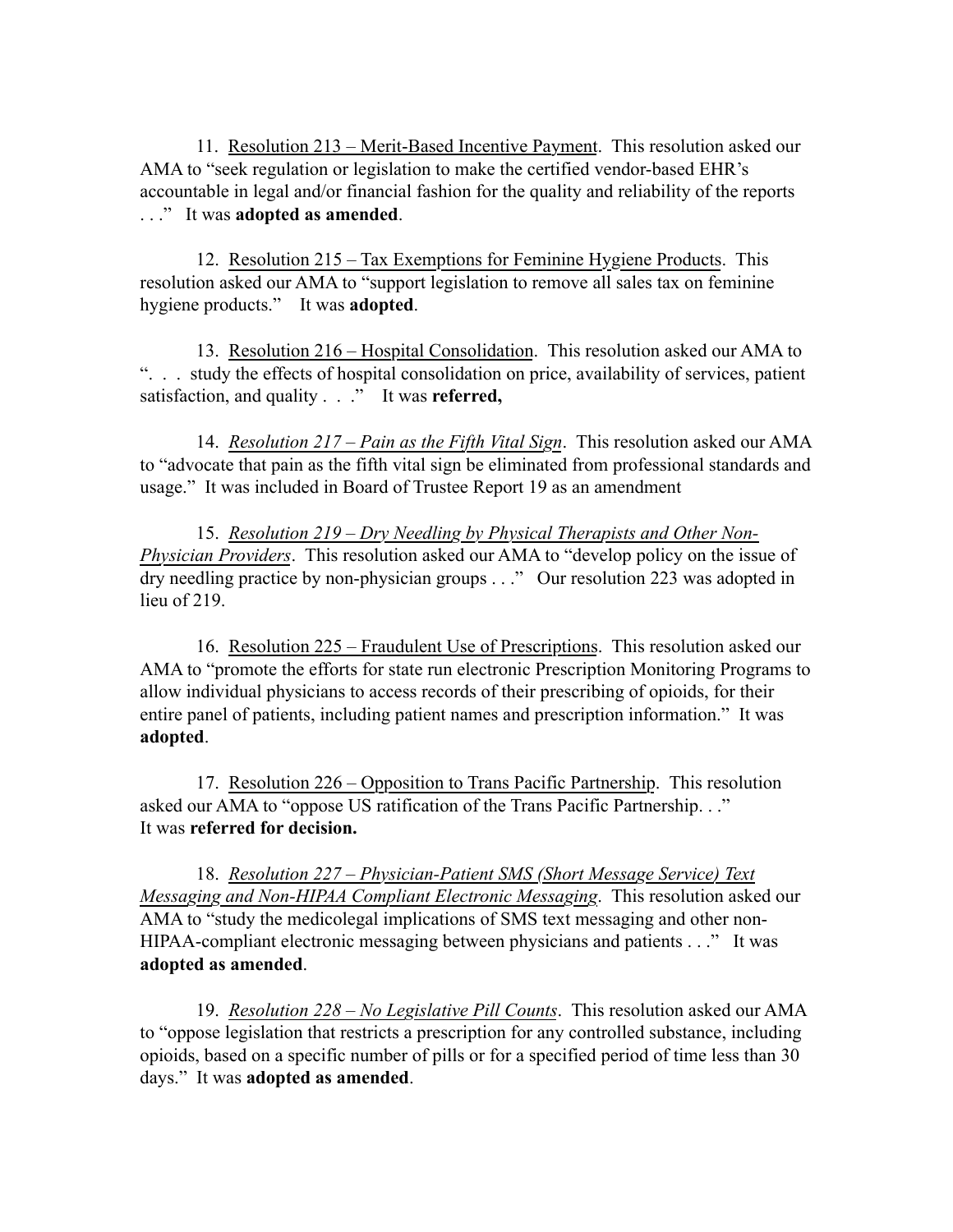20. *Resolution 229 – Expansion of U.S. Veterans' Health Care Choices*. This resolution asked our AMA to "adopt policy that the veterans Health Administration expand all eligible veterans' health care choices by permitting them to use funds currently spend on them through the VA system, through a mechanism known as premium support, to purchase private health care coverage. . ." It was **referred**.

21. Resolution 230 – Veterans Health Administration Transparency and Accountability. This resolution asked our AMA to "adopt as policy that the Veterans Health Administration be required to report publicly on all aspect of it operation . . ." It was **not adopted**.

22. Resolution 232 – Closing Gaps in Prescription Drug Monitoring Programs. This resolution asked our AMA to "advocate for the inclusion of all controlled substance prescriptions . . . in the reporting requirements for Prescription Drug Monitoring Programs . . ." It was **referred**.

23. Resolution 233 – Insurance Coverage Parity for Telemedicine Services. This resolution asked our AMA to "advocate for telemedicine parity laws that require private insurers to cover telemedicine-provided services comparable to that of in-person services. . ." It was **adopted.**

24. Resolution 235 – Unfunded Mandates on Physicians. This resolution asked our AMA to "seek and/or support legislation or regulation that require all government mandates on physicians to comply with medical practice programs include a mechanism whereby physicians may obtain compensation for the costs that the government mandated programs places on the physician and their medical practice." It was on the **reaffirmation** calendar.

25. *Resolution 237 – Collective Bargaining for Physicians*. This resolution asked our AMA to "support the right of all physicians to form local and/or regional negotiating units . . . amend our *AMA Code of Ethics* so that our policy will oppose any affiliation of physician negotiating units with labor unions or other entities unless such affiliation includes a right to strike." It was **not adopted**.

26. *Late Resolution 1010 - Fixing the VA Physician Shortage with Physicians*  This resolution deals with incentives so that physicians will want to work at the VA including enhanced loan forgiveness, improved pay, and minimizing administrative burdens that discourage non-VA physicians from volunteering their time to care for our veterans. It was **adopted as amended.**

## **Reference Committee C – Medical Education**

1. Council on Medical Education Sunset Review of 2006 House Policies.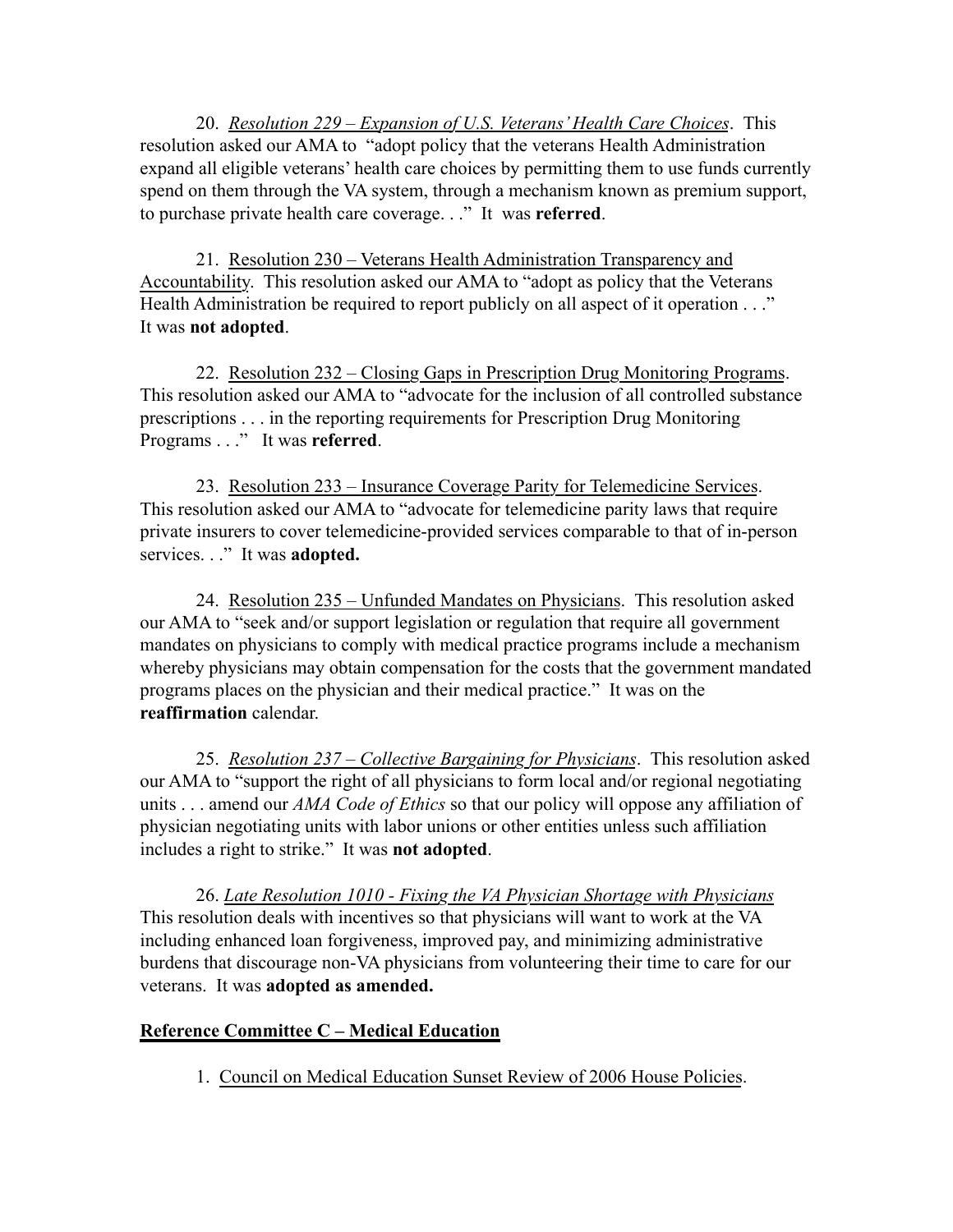## H-275.990 Clinical Diagnostic Electromyography. Retain, edited.

2. *Council on Medical Education Report 2 – Update on Maintenance of Certification and Osteopathic Continuous Certification.* This 23 page report asked our AMA to "examine the activities that medical specialty societies have underway to review alternative pathways for board recertification . . ." It was **adopted as amended**.

3. *Council on Medical Education Report 3 – Addressing the Increased Number of Unmatched Medical Students*. This 14 page report noted that "the percentage of graduates not beginning their GME the year they graduated has remained very stable around 3%. . . "The primary goal of public GME support . . . is to produce trained physicians to meet the country's health care needs and not to fulfill the personal preferences of individual graduates for the specialties of their choice. . ." It was **adopted as amended.** 

4. Council on Medical Education Report 4 – Resident and Fellow Compensation and Health Care System Value. This 8 page report recommended that "our AMA encourages teaching institutions to base resident salaries on the residents' level of training as well as local economic factors. . ." It was **adopted as amended.**

5. Council on Medical Education Report 5 –Accountability and Transparency in Graduate Medical Education Funding. This 8 page report discussed "recent calls, benefits, potential barriers, and differing measures" of the above. It "encouraged transparency of GME funding. . ." It was **adopted as amended.**

6. *Council on Medical Education Report 6 – Telemedicine in Graduate Medical Education*. This 12 page report recommended that our AMA "support incorporating telemedicine in the education of medical students, residents, fellow, and practicing physicians . . . collaborate with appropriate stakeholders to reduce barriers. . . (and) include core competencies in telemedicine in undergraduate medical education and graduate medical education . . ." It was **adopted as amended**.

7. *Resolution 309 - Continuing Medical Education Pathway for Recertification*. This resolution, with seven sponsors, asked our AMA to "call for the immediate end of any mandatory, recertifying examination . . . that our AMA support a recertification process based on high quality, appropriate CME material . . ." It was **adopted** after multiple amendments.

8. *Resolution 312 – Specialty Board Report Cards*. This resolution asked our AMA to "evaluate. . . by the June 2017 Annual Meeting an analysis report card comparing ABIM (American Board of Internal Medicine) and NSPAS. . ." It was **not adopted.** 

9. *Resolution 315 – MOC and MOL vs. Board Certification, CME and Lifelong*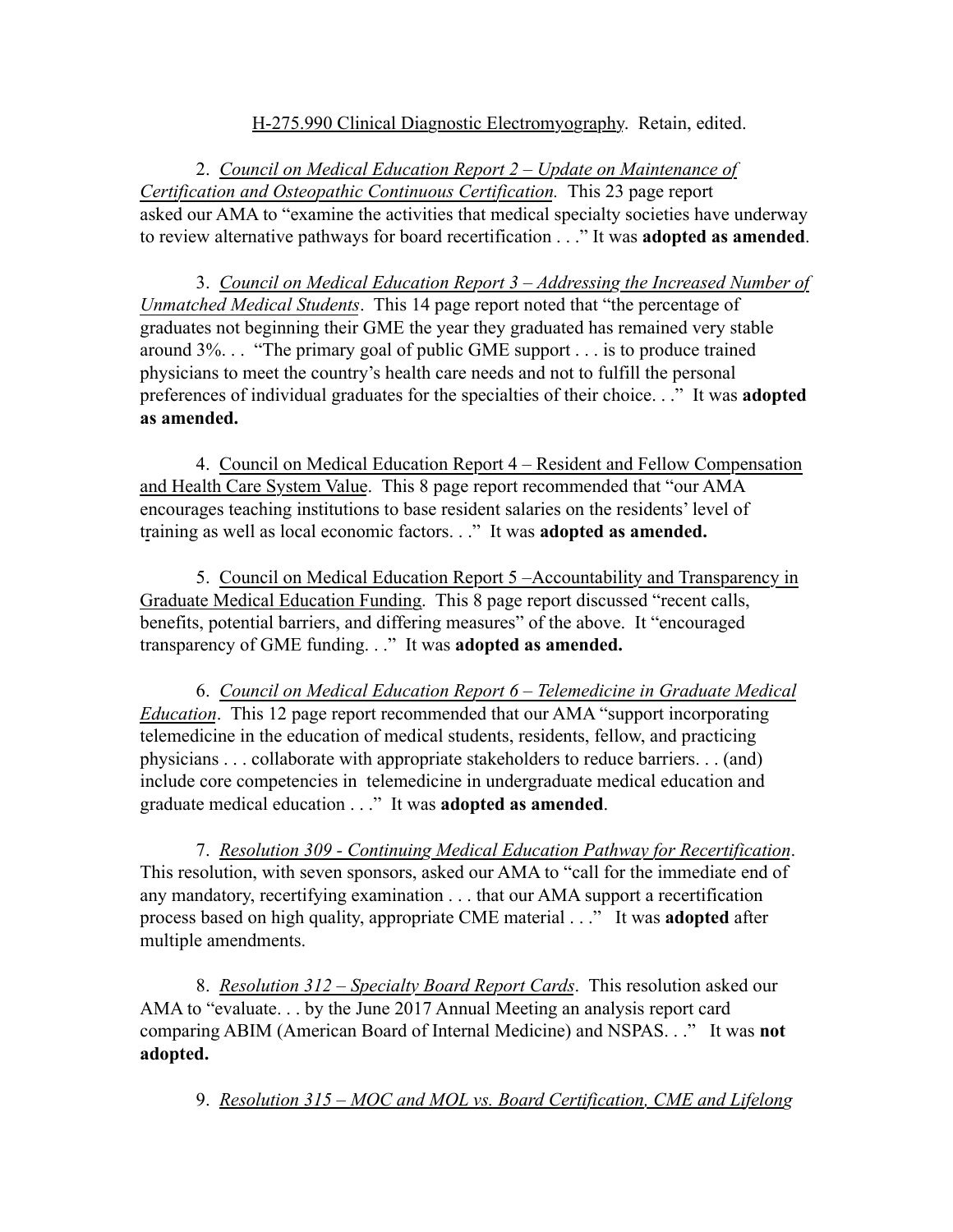*Commitment to Learning*. This resolution asked our AMA to "oppose discrimination by any hospital or employer . . . which results in the restriction of a physician's right to practice without interference . . . due to a lack of recertification or participation in MOL, MOC program, or due to a lapse of a time-limited board certification." It was **referred**.

## **Reference Committee D – Public Health**

1. Council on Science and Public Health Report 1 –CSAPH Sunset Review of 2006 House Policies. It was adopted as amended.

> H-470.977 – Use of Protective Headgear During Equestrian Activities. Sunset as the Professional Association of Therapeutic Horsemanship International requires all participants to wear protective headgear as of 2012.

2. Council on Science and Public Health Report 6 – Delaying School Start Time to Alleviate Adolescent Sleep Deprivation. This 14 page report asked our AMA to "encourage school districts to aim for the start of middle schools and high schools to be no earlier than 8:30am. . ." It was **adopted as amended.**

3. *Council on Science and Public Health Report 7 – Preventing Violent Acts Against Health Care Providers*. This 17 page report noted that there are approximately 25,000 workplace assaults annually and that more than 2/3 occur in health care and social service settings including 154 U.S. hospital-based shootings between 2000 and 2011. The report discussed: workplace violence prevention plans, training in workplace violence prevention, patient record flags, magnetometers in hospitals, and strengthening criminal penalties. It recommended to "encourage physicians to participate in training to prevent and respond to workplace violence threats . . ." It was **adopted as amended.**

4. Resolution 403 – Policies on Intimacy and Sexual Behavior in Residential Aged-Care Facilities. This resolution asked our AMA to "urge long-term care facilities . . . to adopt policies and procedures on intimacy and sexual behavior . . .(and) provide staff with in-service training. . ." It was **adopted.**

5. Resolution 406 – Research the Effects of Physical or Verbal Violence Between Law Enforcement Officers and Public Citizens on Public Health Outcomes. This resolution asked our AMA to "study the public health effects of physical or verbal violence between law enforcement officers and public citizens, particularly within ethnic and racial minority communities." It was **adopted as amended**.

6. Resolution 407 – Tobacco Products in Pharmacies and Healthcare Facilities. This resolution asked our AMA to "support the position that the sale of any tobacco or vaporized nicotine products be prohibited where healthcare is delivered or where prescriptions are filled." It was **adopted as amended**.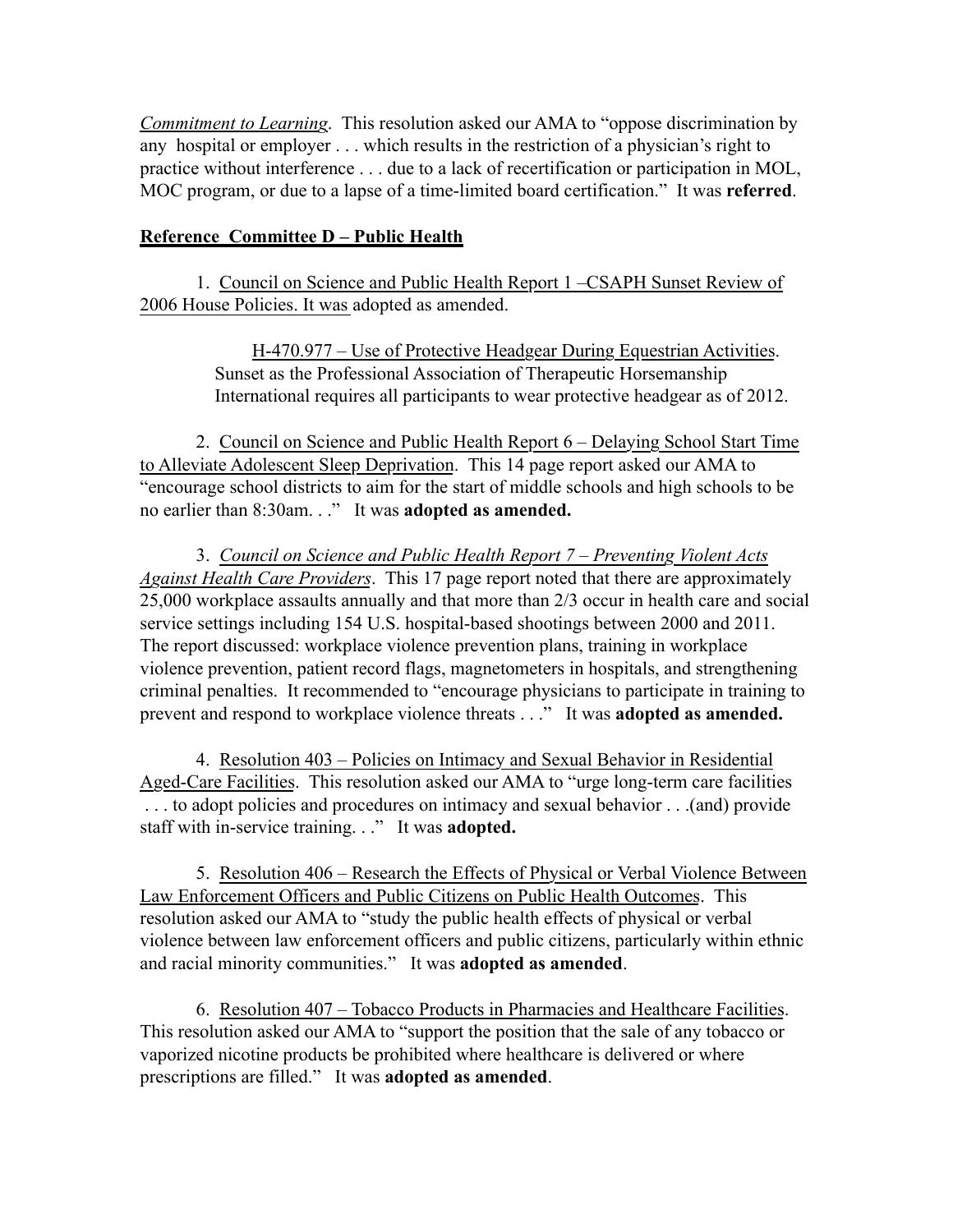7. Resolution 411 – Protecting Children from Excess Sound Exposure and Hearing Loss. This resolution asked our AMA to "require that manufacturers label toys with the level of sound produced and/or a warning . . ." It was **adopted as amended.** 

8. Resolution 419 – Opposition to Quarantine for Zika Patients. This resolution asked our AMA to "oppose quarantine measures for Zika-infected patients." It was **adopted as amended**.

9. Resolution 425 – Oppose Efforts to Stop, Weaken or Delay FDA's Authority to Regulate All Tobacco Products. This resolution asked our AMA the above. It was **adopted as amended**.

10. *Late resolution 1011 - Gun Violence as a Public Health Crisis - This* resolution asks that our AMA "immediately make a public statement that gun violence represents a public health crisis which requires a comprehensive public health response and solution" and that our AMA "actively lobby Congress to lift the gun violence research ban". It was **adopted**.

# **Reference Committee E – Science and Technology**

1. Council on Science and Public Health Report 3 – The Precision Medicine Initiative. This 12 page report reviewed the objectives of the PMI, initiatives enabling the PMI, physician involvement in cohort program recruitment, and challenges and unanswered questions for physicians. It recommended that the AMA work with the PMI. It was **adopted.**

2. *Council on Science and Public Health Report 5 – An Expanded Definition of Women's Health*. This 16 page report discussed sex differences in health and disease, social and environmental sex differences that affect health, and women as research participants. It asked our AMA to 'recognize the term 'women's health' as inclusive of all health conditions for which there is evidence that women's risks, presentations, and / or responses to treatments are different from those of men. . . " It was **adopted as amended**.

3. Resolution 503 – Cost-Effective Technologies as a Solution to Wandering Patients with Alzheimer's Disease and Other Related Dementias. This resolution asked our AMA to "support the use of evidence-based cost-effective technologies . . ." It was **adopted.** 

4. Resolution 508 – Banning the Use of Gasoline-Powered Leaf Blowers. This resolution asked our AMA to "call upon the EPA and the manufacturers of gas leaf blowers to develop guidelines that would dramatically reduce the toxic emissions and noise level of gas leaf blowers . . ." Current policy was **reaffirmed** in lieu of 508.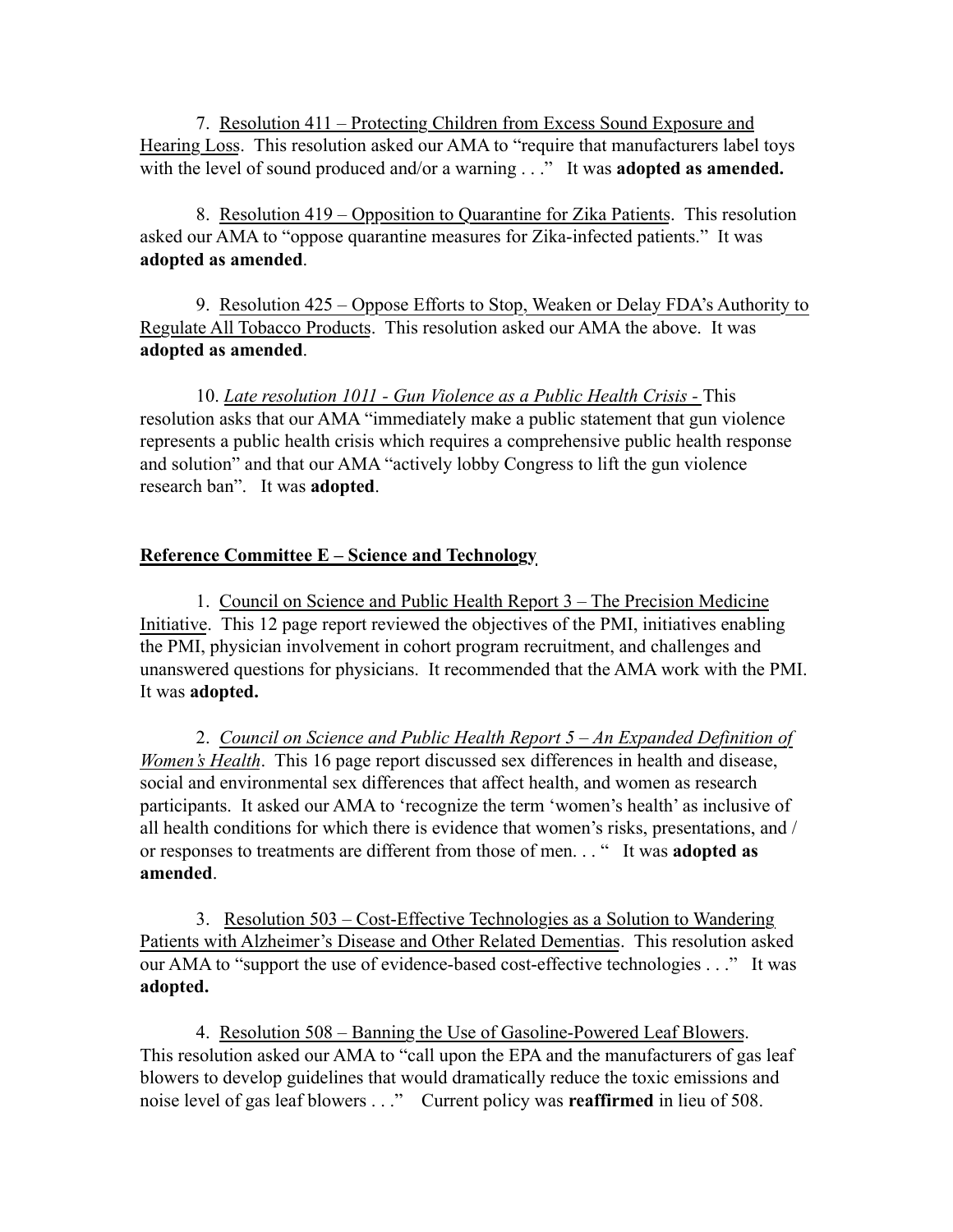5. Resolution 511 – Transparency in Television Advertising of Unregulated Mediations and Medical Devices. First resolve already exists. Second resolve asked that "all advertisements for health care related products not approved by the FDA include evidence-based information about the risks and benefits of the product." It was **adopted as amended.**

## **Reference Committee F – AMA Finance and Governance**

1. Board of Trustees Report  $1 -$  Annual Report. For the  $15<sup>th</sup>$  consecutive year, the Association's "consolidated financial results" were positive, and reserves increased to over \$500 million. It was **filed.** 

2. Board of Trustees Report 4 - Annual Dues. There will not be a change in the dues levels for 2017. It was **adopted**.

3. Board of Trustees Report 16 – Creation of the AMA Super PAC. The Board recommended that "creation of a Super PAC should not be pursued." It was **referred.** 

4. Board of Trustees Report 17 – Physician Entrepreneur Academy. The "AMA's creation of a physician-entrepreneur speaker series, the development of an online to connect physicians with entrepreneurs, and sponsorship of MATTER is a demonstration of our commitment to making entrepreneurial education and opportunities available to our members." It was **adopted**.

5. Board of Trustees Report 18 – Increasing Collaboration Between The Physicians and the Public to Address Problems in Health Care Delivery, This report includes the "creation of a Citizens Advisory Group." It was **adopte**d.

6. Resolution 602 – Protection of Physician's Personal Information. This resolution asked our AMA to "work with the FSMB to standardize the publically available data on the State Medical Boards websites to protect the personal data of physicians and to decrease the risk of identity theft." It was **adopted**.

7. Resolution 603 – A More Efficient AMA House of Delegates Interim Meeting. This resolution presented a revised schedule for the Interim Meeting, including that "the meeting be shortened by one full day, ending at the third day of the meetings." It was **withdrawn**.

8. Resolution 606 – Amending AMA Meeting Policy. This resolution asked our AMA that "AMA Policy G-600.130 be amended by deletion of the fourth item that states our AMA will reaffirm its well-established practice of returning to Hawaii every four to five years for the AMA House of Delegates Interim Meeting." It was **adopted.**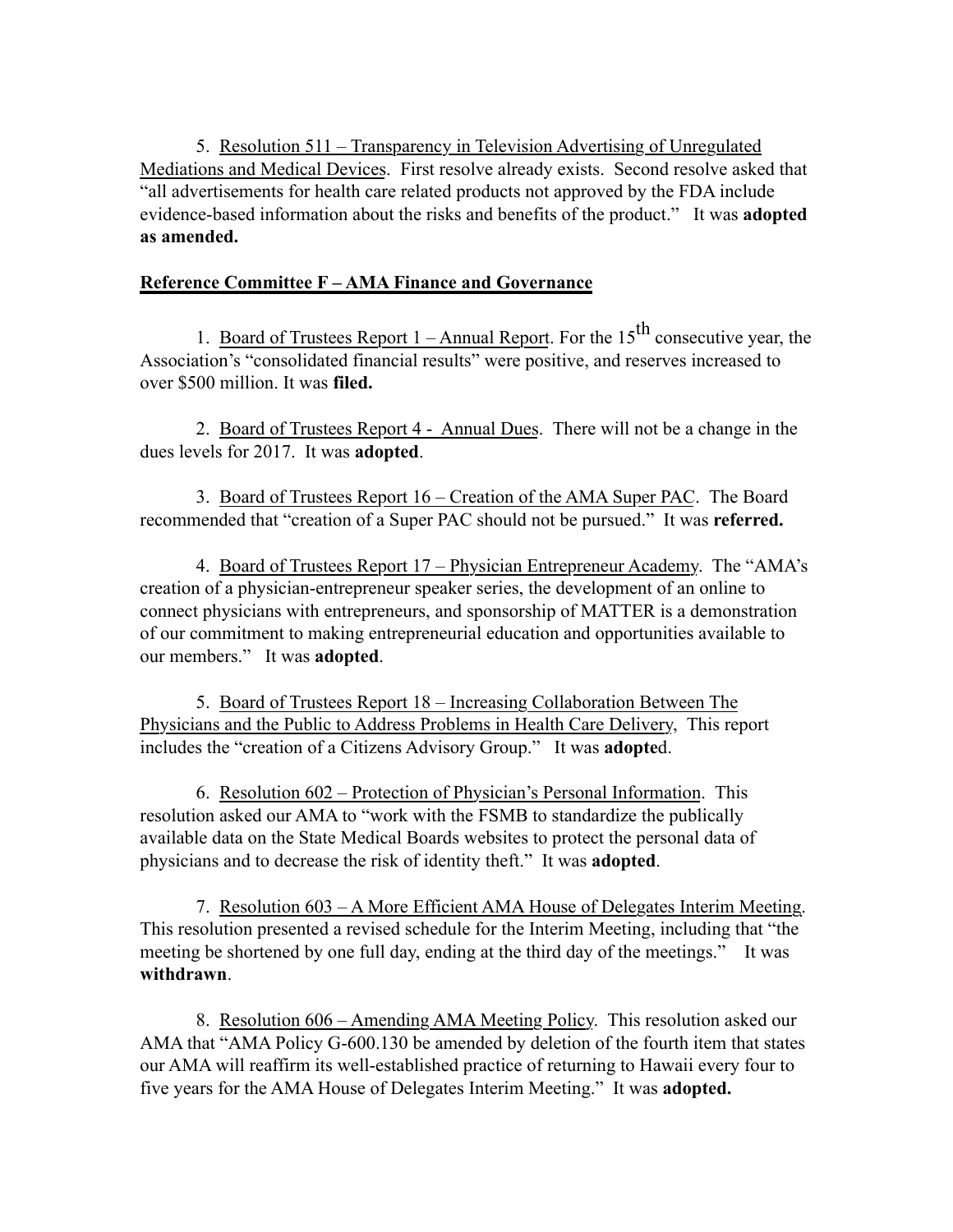#### **Reference Committee G – Medical Practice**

1. *Board of Trustees Report 20 - Principles for Measuring and Rewarding Physician Performance*. This 17 page report discussed the use of objective, wellvalidated, and clinically important measures of quality, ensure accurate and timely assessment of these measures, include physicians in both primary care and medical specialties, provide for timely review of reports by involved physicians prior to public release, ensure that reports related to the public can be easily and accurately interpreted, make appropriate use of risk adjustment and statistical methods . . . use appropriate incentives, and promote and facilitate the adoption of information technology (IT) tools including electronic health records (EHRs) . . ." It was **adopted**.

2. *Board of Trustees Report 21 – De-Linkage of Medical Staff Privileges from Hospital Employment Contracts*. This 9 page report included a model employment agreement, a model state legislation, a model medical staff bylaws and two detailed appendices. It was **adopted**.

3. Council on Medical Service Report 5 – Virtual Supervision of "Incident to" Services. This 6 page report reviewed levels of physician supervision and the 2016 Medicare Physician Payment Schedule Final Rule. It identified nine principles to "enable virtual supervision of 'incident to' services that require direct supervision." It was **adopted as amended**.

4. *Council on Medical Service Report 6 – Physician Communication and Care Coordination During Patient Hospitalization*. This 7 page report reviewed models promoting physician communication and payment for inter-professional consultations and future health information technology and tele-health solutions. It was **adopted as amended.**

5. Council on Medical Service Report 7 – Prior Authorization Simplification and Standardization. This 8 page report reviewed administrative burden and prior authorization research; state legislative activity; prior authorization best practices principles, and alternatives; prior authorization automation: standard electronic transactions portals; compensation for prior authorization; and prior authorization issue priority. It was **adopted as amended**.

6. Council of Medical Service Report 10 – Medication "Brown Bagging." This 6 page report reviewed "buy and bill," benefits of "brown bagging," and risks of "brown bagging." "Brown bagging" is the "practice of patients bringing their own medications into their physicians' offices or into hospitals for administration in those settings." This report reaffirmed AMA policies and recommended requirements for "brown bagging." It was **adopted as amende**d.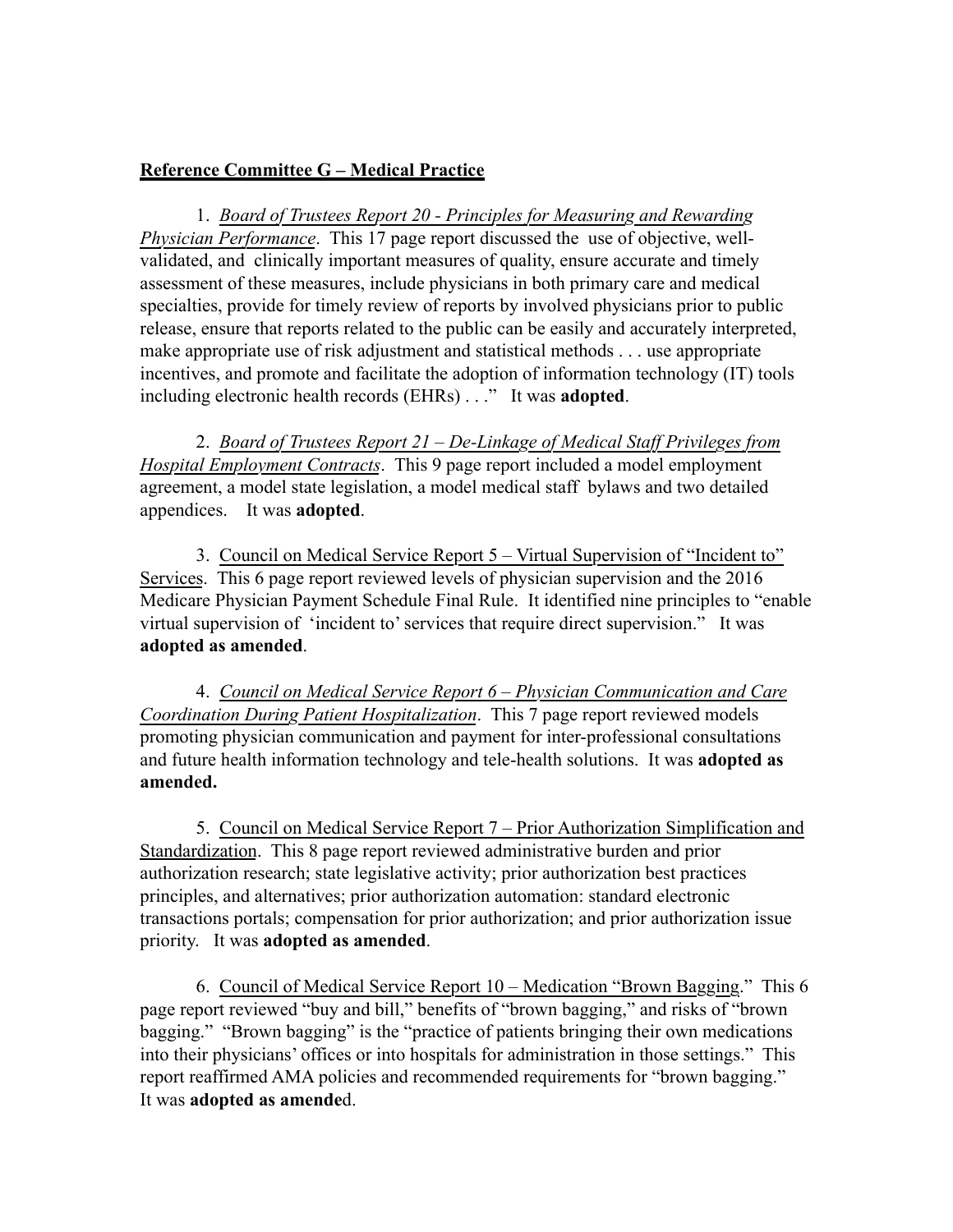7. Resolution 702 – Study of Current Trends in Clinical Documentation. This resolution asked our AMA to "study how modern clinical documentation requirements, methodologies, systems, and standards have affected the quality and content of clinical documentation. . ." It was **adopted as amended**.

8. Resolution of 705 – Retail Health Clinics. This resolution asked our AMA to "ensure the study of patient care delivery within retail health clinics to ensure patient safety . . ." It was **referred.**

9. *Resolution 706 – Conflict of Interest Disclosure Exemptions for Non-Reimbursed Medical Staff and Faculty*. This resolution asked our AMA House of Delegates to "adopt policy stipulating that conflict of interest disclosure information be eliminated from all re-credentialing activities for physicians who do not hold specified leadership, budgeting or purchasing-related positions or responsibilities within health care institutions." It was placed on the **reaffirmation** calendar.

10. Resolution 708 – Clinical Pathways. This resolution asked our AMA to "support the development of transparent, collaboratively constructed clinical pathways ." It was **adopted as amended**.

### **Informational Reports**

1. Board of Trustees Report 5 – Update on Corporate Relationships. This 16 page report noted that the Board "continues to evaluate the Corporate Relations Team (CRT) review process to balance risk assessment with the need for external collaborations that advance the AMA's strategic focus." The appendix reviewed the corporate review process and a summary of corporate review recommendations for 2015.

2. *Board of Trustees Report 7 – Redefining the AMA's Position on ACA and Health Care Reform – Update*. This 3 page report reviewed repeal and replacement of the SGR, pay-for-performance, repeal and replace the independent payment advisory board (IPAB), support for medical savings accounts, flexible savings accounts, the Medicare Patient Empowerment Act, steps to lower health care cost, and repeal nonphysician provider non-discrimination provisions of the ACA.

3. Board of Trustees Report 8 – AMA Performance, Activities and Status in 2015. This 5 page report reviewed professional satisfaction and practice sustainability, improving health outcomes, accelerating change in medical education (ACE), advocacy on behalf of the profession, publishing, innovation, communicating with physicians, and EVP compensation.

4. Board of Trustees Report 14 – Patient Matching. This 8 page report reviewed numerous, ongoing efforts to improve patient matching including privacy and security